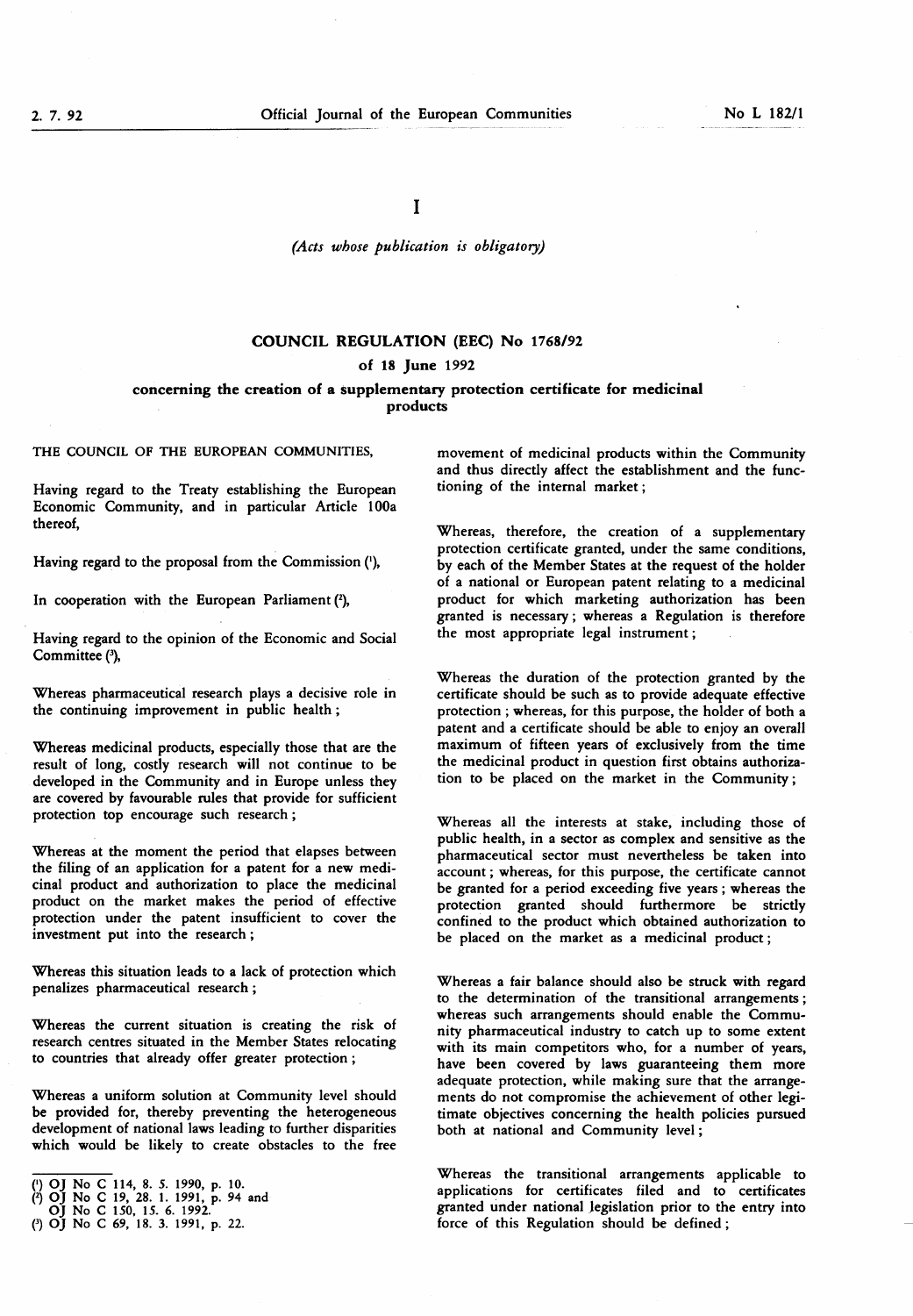Whereas special arrangements should be allowed in Member States whose laws introduced the patentability of pharmaceutical products only very recently ;

Whereas provision should be made for appropriate limitation of the duration of the certificate in the special case where a patent term has already been extended under a specific national law,

HAS ADOPTED THIS REGULATION :

#### Article <sup>1</sup>

# Definitions

For the purposes of this Regulation :

- (a) 'medicinal product' means any substance or combination of substances presented for treating or preventing disease in human beings or animals and any substance or combination of substances which may be administered to human beings or animals with a view to making a medical diagnosis or to restoring, correcting or modifying physiological functions in humans or in animals ;
- (b) 'product' means the active ingredient or combination of active ingredients of a medicinal product ;
- (c) 'basic patent' means a patent which protects a product as defined in (b) as such, a process to obtain a product or an application of a product, and which is designated by its holder for the purpose of the procedure for grant of a certificate ;
- (d) 'certificate' means the supplementary protection certificate.

#### Article 2

#### Scope

Any product protected by a patent in the territory of a Member State and subject, prior to being placed on the market as a medicinal product, to an administrative authorization procedure as laid down in Council Directive 65/65/EEC ( $\overrightarrow{0}$  or Directive 81/851/EEC ( $\overrightarrow{2}$ ) may, under the terms and conditions provided for in this Regulation, be the subject of a certificate.

# Article 3

# Conditions for obtaining a certificate

A certificate shall be granted if, in the Member State in which the application referred to in Article 7 is submitted and at the date of that application :

- (a) the product is protected by a basic patent in force ;
- (b) a valid authorization to place the product on the market as a medicinal product has been granted in accordance with Directive 65/65/EEC or Directive 81/851/EEC, as appropriate;
- (c) the product has not already been the subject of a certificate ;
- (d) the authorization referred to in (b) is the first authorization to place the product on the market as a medicinal product.

# Article 4

#### Subject-matter of protection

Within the limits of the protection conferred by the basic patent, the protection conferred by a certificate shall extend only to the product covered by the authorization to place the corresponding medicinal product on the market and for any use of the product as a medicinal product that has been authorized before the expiry of the certificate.

# Article 5

# Effects of the certificate

Subject to the provisions of Article 4, the certificate shall confer the same rights as conferred by the basic patent and shall be subject to the same limitations and the same obligations.

#### Article 6

#### Entitlement to the certificate

The certificate shall be granted to the holder of the basic patent or his successor in title.

#### Article 7

#### Application for a certificate

The application for a certificate shall be lodged within six months of the date on which the authorization referred to in Article 3 (b) to place the product on the market as a medicinal product was granted.

2. Notwithstanding paragraph 1, where the authorization to place the product on the market is granted before the basic patent is granted, the application for a certificate shall be lodged within six months of the date on which the patent is granted.

<sup>(&#</sup>x27;) OJ No L 22, 9. 12. 1965, p. 369. Last amended by Directive 89/341 /EEC (OJ No L 142, 25. 5. 1989, p. <sup>11</sup> ).

<sup>(2)</sup> OJ No L 317, 6. <sup>11</sup> . 1981 , p. <sup>1</sup> . Amended by Directive 90/ 676/EEC (OJ No <sup>L</sup> 373, <sup>31</sup> . 12. 1990, p. 15).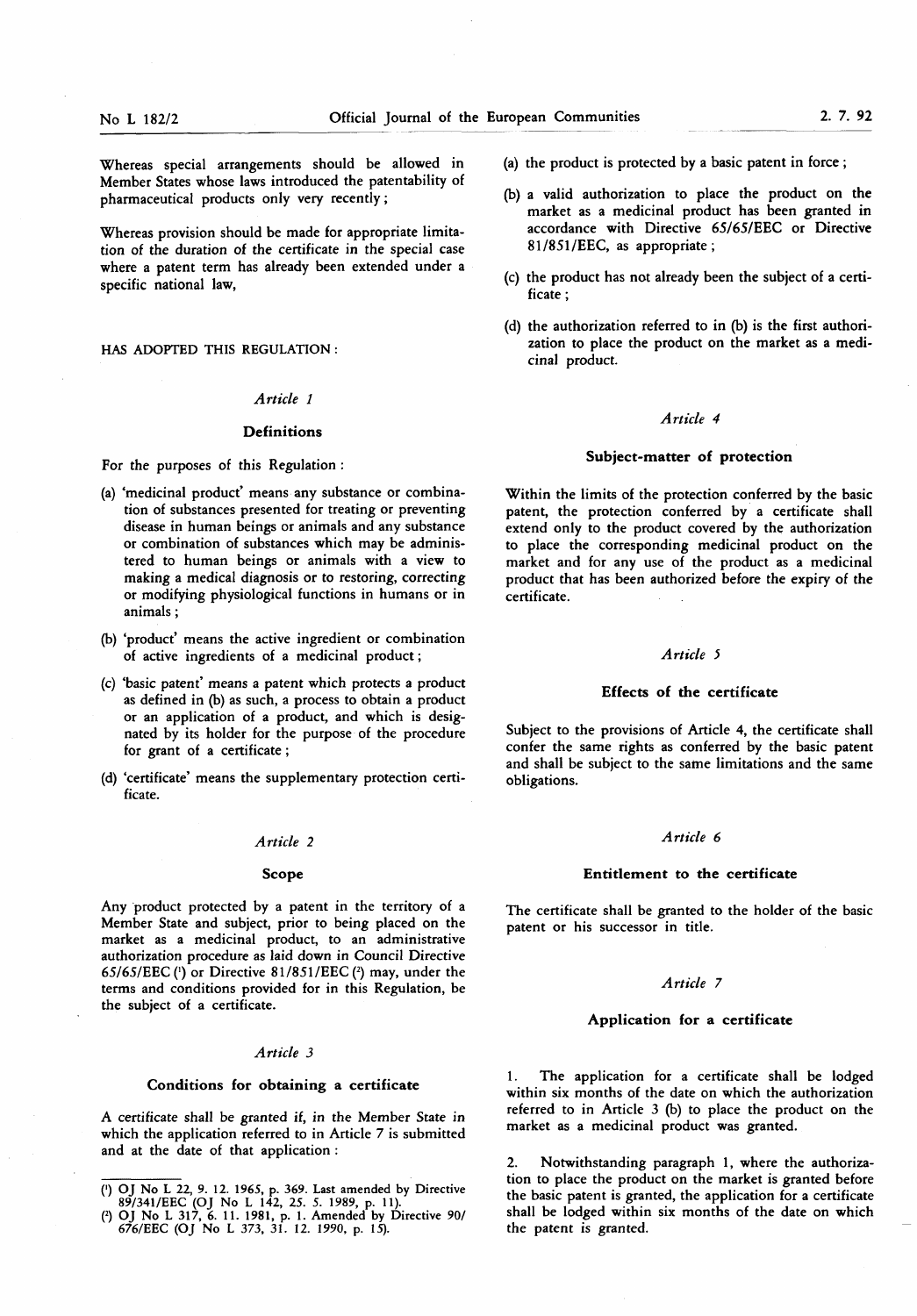#### Article 8

# Content of the application for a certificate

- 1. The application for a certificate shall contain:
- (a) a request for the grant of a certificate, stating in particular :
	- (i) the name and address of the applicant ;
	- (ii) if he has appointed a representative, the name and address of the representative ;
	- (iii) the number of the basic patent and the title of the invention ;
	- (iv) the number and date of the first authorization to place the product on the market, as referred to in Article 3 (b) and, if this authorization is not the first authorization for placing the product on the market in the Community, the number and date of that authorization ;
- (b) a copy of the authorization to place the product on the market, as referred to in Article 3 (b), in which the product is identified, containing in particular the number and date of the authorization and the summary of the product characteristics listed in Article 4a of Directive 65/65/EEC or Article 5a of Directive 81/851/EEC;
- (c) if the authorization referred to in (b) is not the first authorization for placing the product on the market as a medicinal product in the Community, information regarding the identity of the product thus authorized and the legal provision under which the authorization procedure took place, together with a copy of the notice publishing the authorization in the appropriate official publication.

2. Member States may provide that a fee is to be payable upon application for a certificate.

# Article 9 Article 11

### Lodging of an application for a certificate

1. The application for a certificate shall be lodged with the competent industrial property office of the Member State which granted the basic patent or on whose behalf it was granted and in which the authorization referred to in Article 3 (b) to place the product on the market was obtained, unless the Member State designates another authority for the purpose.

2. Notification of the application for a certificate shall be published by the authority referred to in paragraph 1. The notification shall contain at least the following information :

- (a) the name and address of the applicant ;
- (b) the number of the basic patent ;
- (c) the title of the invention ;
- (d) the number and date of the authorization to place the product on the market, referred to in Article  $\overline{3}$  (b), and the product identified in that authorization ;
- (e) where relevant, the number and date of the first authorization to place the product on the market in the Community.

# Article 10

# Grant of the certificate or rejection of the application

1. Where the application for a certificate and the product to which it relates meet the conditions laid down in this Regulation, the authority referred to in Article  $9(1)$ shall grant the certificate.

The authority referred to in Article 9 (1) shall, subject to paragraph 3, reject the application for a certificate if the application or the product to which it relates does not meet the conditions laid down in this Regulation.

3. Where the application for a certificate does not meet the conditions laid down in Article 8, the authority referred to in Article  $9(1)$  shall ask the applicant to rectify the irregularity, or to settle the fee, within a stated time.

4. If the irregularity is not rectified or the fee is not settled under paragraph 3 within the stated time, the authority shall reject the application.

5. Member States may provide that the authority referred to in Article 9 (1) is to grant certificates without verifying that the conditions laid down in Article 3 (c) and (d) are met.

#### Publication

1. Notification of the fact that a certificate has been granted shall be published by the authority referred to in Article 9 (1). The notification shall contain at least the following information :

(a) the name and address of the holder of the certificate ;

- (b) the number of the basic patent ;
- (c) the title of the invention ;
- (d) the number and date of the authorization to place the product on the market referred to in Article 3 (b) and the product identified in that authorization ;
- (e) where relevant, the number and date of the first authorization to place the product on the market in the Community ;
- (f) the duration of the certificate.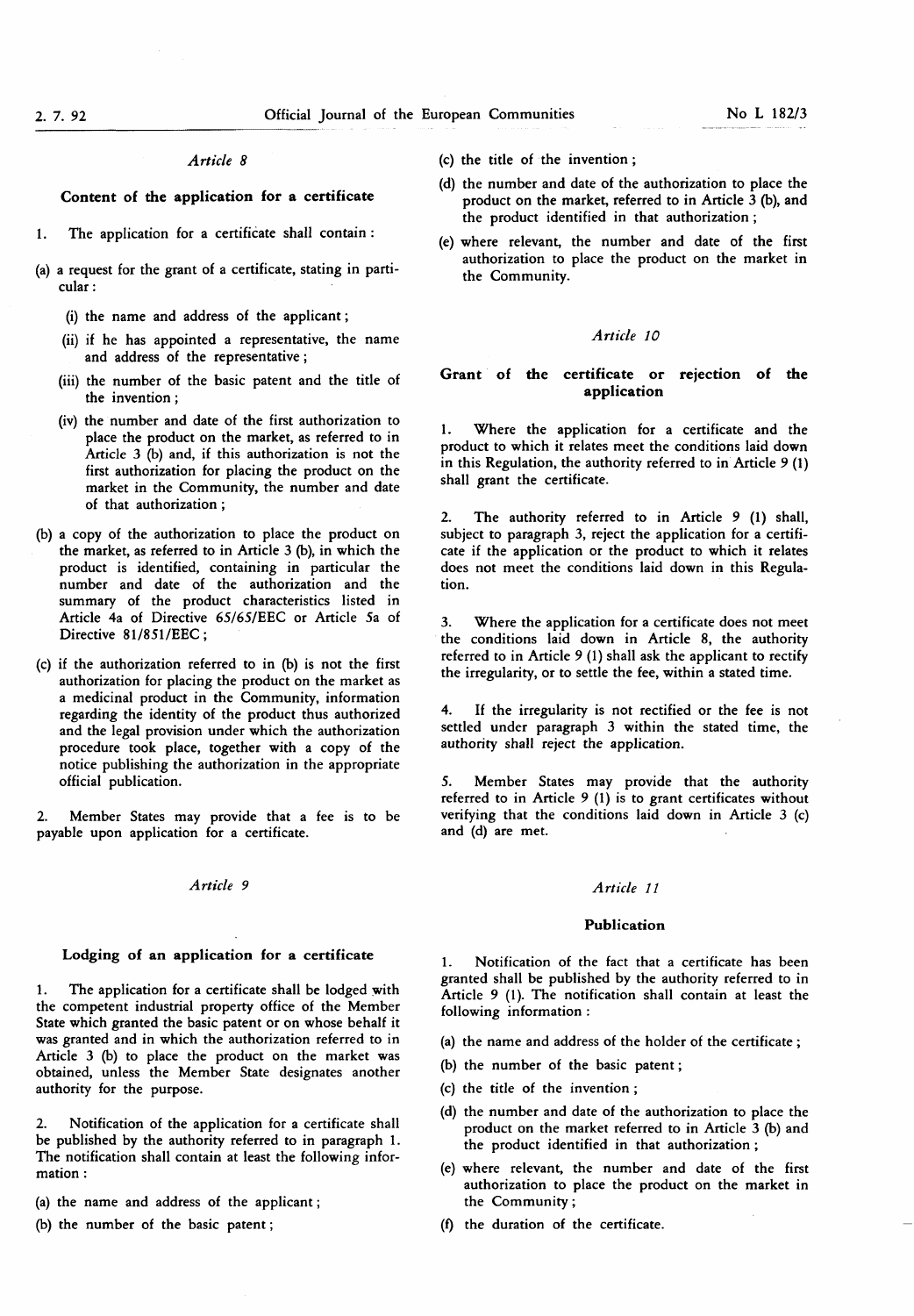2. Notification of the fact that the application for a certificate has been rejected shall be published by the authority referred to in Article  $9$  (1). The notification shall contain at least the information listed in Article 9 (2).

### Article 12

#### Annual fees

Member States may require that the certificate be subject to the payment of annual fees.

# Article 13

#### Duration of the certificate

1. The certificate shall take effect at the end of the lawful term of the basic patent for a perid equal to the period which elapsed between the date on which the application for a basic patent was lodged and the date of the first authorization to place the product on the market in the Community reduced by a period of five years.

2. Notwithstanding paragraph 1, the duration of the certificate may not exceed five years from the date on which it takes effect.

#### Article 14

#### Expiry of the certificate

The certificate shall lapse :

(a) at the end of the period provided for in Article  $13$ ;

(b) if the certificate-holder surrenders it ;

- (c) if the annual fee laid down in accordance with Article 12 is not paid in time;
- (d) if and as long as the product covered by the certificate may no longer be placed on the market following the withdrawal of the appropriate authorization or authorizations to place on the market in accordance with Directive 65/65/EEC or Directive 81/851/EEC. The authority referred to in Article 9 (1) may decide on the lapse of the certificate either of its own motion or at the request of a third party.

# Article 15

#### Invalidity of the certificate

1. The certificate shall be invalid if:

- (a) it was granted contrary to the provisions of Article 3 ;
- (b) the basic patent has lapsed before its lawful term expires ;
- (c) the basic patent is revoked or limited to the extent that the product for which the certificate was granted would no longer be protected by the claims of the basic patent or, after the basic patent has expired, grounds for revocation exist which would have justified such revocation or limitation.

Any person may submit an application or bring an action for a declaration of invalidity of the certificate before the body responsible under national law for the renovation of the corresponding basic patent.

# Article 16

# Notification of lapse or invalidity

If the certificate lapses in accordance with Article 14 (b), (c) or (d) or is invalid in accordance with Article 15, notification thereof shall be published by the authority referred to in Article  $9(1)$ .

#### Article 17

# Appeals

The decisions of the authority referred to in Article  $9(1)$ or of the body referred to in Article  $15(2)$  taken under this Regulation shall be open to the same appeals as those provided for in national law against similar decisions taken in respect of national patents.

### Article 18

#### Procedure

1. In the absence of procedural provisions in this Regulation, the procedural provisions applicable under national law to the corresponding basic patent shall apply to the certificate, unless that law lays down special procedural provisions for certificates.

2. Notwithstanding paragraph 1, the procedure for opposition to the granting of a certificate shall be excluded.

# Article 19

#### Transitional provisions

1. Any product which, on the date on which this Regulation enters into force, is protected by a valid basic patent and for which the first authorization to place it on the market as a medicinal product in the Community was obtained after <sup>1</sup> January 1985 may be granted a certificate.

In the case of certificates to be granted in Denmark and in Germany, the date of <sup>1</sup> January 1985 shall be replaced by that of 1 January 1988.

In the case of certificates to be granted in Belgium and in Italy, the date of <sup>1</sup> January 1985 shall be replaced by that of <sup>1</sup> January 1982.

2. An application for a certificate as referred to in paragraph <sup>1</sup> shall be submitted within six months of the date on which this Regulation enters into force.